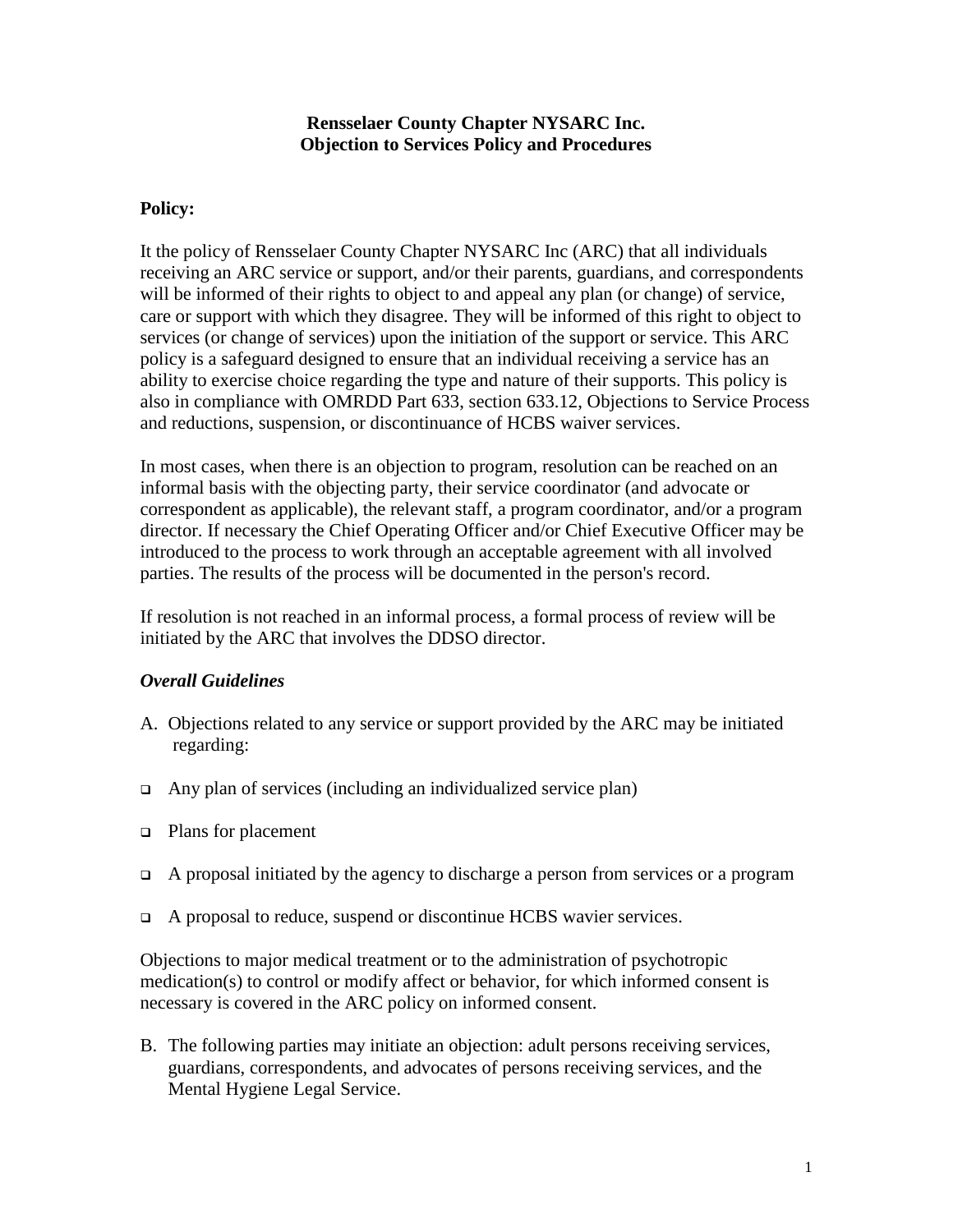- C. The person receiving services, guardians, correspondents, and advocates of persons receiving services will be advised of the mechanism to resolve an objection, upon admission to a program or enrollment in an HCBS waiver service.
- D. When the ARC proposes to reduce, suspend, or discontinue an HCBS waiver service, the relevant ARC staff person, utilizing the OMRDD approved form and format advise the person, and his/her advocate and service coordinator of the proposed changes and the mechanism for resolving an objection to the proposed changes. (see attached forms 1 and 2. Note: if the change(s) is to be discussed for the first time at an annual or semiannual review, notice (form1) must be sent to the person, advocate/correspondent, and Service Coordinator prior to the meeting date.
- E. A capable adult person receiving services may refuse the initiation of an objection or subsequent appeal on his or her behalf.
- F. A person, and his or her parent, guardian, correspondent and advocates, as applicable may select a representative of his or her choice to provide assistance and'/or representation, including legal counsel.
- G . During the period that an objection is undergoing administrative review:
	- $\triangleright$  A person shall participate in programming mutually agreeable to the objecting party, the ARC, the person, and his/her parent, guardian, correspondent or advocate.
	- $\triangleright$  Every effort feasible shall be made to maintain the person in at least his/her current level of programming or support
	- In order to protect a person's health, safety, or welfare or the health, safety, or welfare of others, nothing herein shall preclude a change in programming for, or the relocation or discharge of a person. However, while an objection to placement or discharge is undergoing administrative review, relocation or discharge shall only take place with the Commissioner's approval.
- H. A person shall be given the opportunity to participate in activities related to the objection process.

### *Informal Process to Resolve an Objection to Service*

- 1. If a dispute, objection to service plan or change in services arises, the first option for resolution is with the staff who are responsible to support the person.
- 2. If a resolution can not be reached, the consumer and/ or their representatives with their service coordinator may meet a program coordinator and /or program director to work with a mutually satisfying agreement. If agreement is not reached, the internal hierarchy may be followed: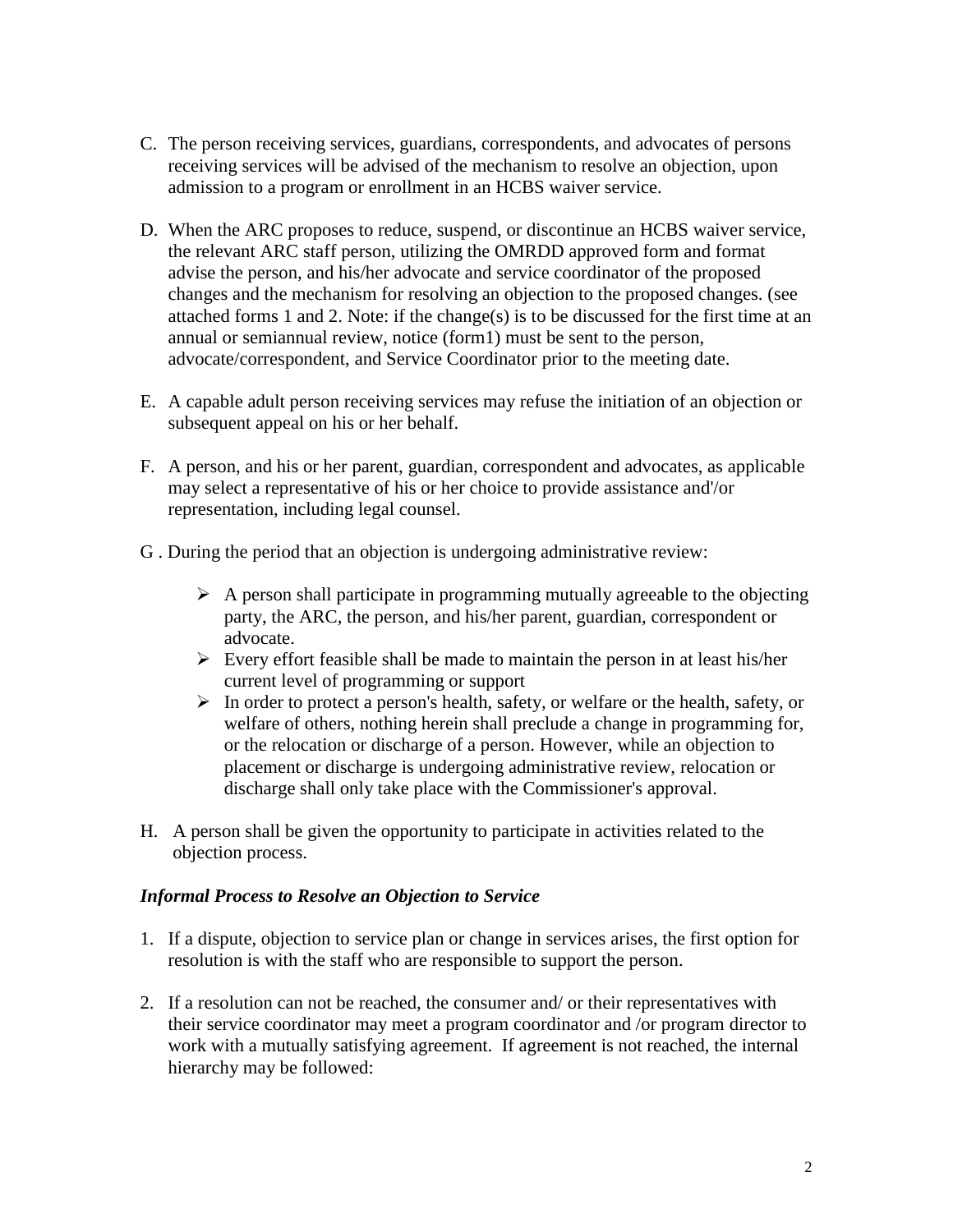- $\triangleright$  Program Director
- $\triangleright$  Chief Operating Officer
- $\triangleright$  Chief Executive Officer
- Board of Directors

All steps in this process must take place in a timely fashion to minimize disruption of the person's supports or services.

#### *Formal Process to Resolve an Objective to Service*

- 1. For routine objections to service:
	- a. the objecting parties will be given the opportunity to submit a formal written objection requesting a hearing to the DDSO director. An ARC staff person will be available to assist in this process if necessary.
	- b. within five days of the receipt of the formal written objection, a hearing will be scheduled (with no less than 10 days notice) to take place before a hearing officer appointed by the DDSO director.
	- c. a written decision by the hearing officer shall be sent to the involved parties with 14 days of the hearing.
	- d. If any party in the proceeding is not satisfied with the decision, it may be appealed within 10 days to the Commissioner, who will issue a final written decision to all parties within 14 days of receipt of the appeal. The Commissioner may, at his/her discretion, send the matter back to the hearing officer for further review.
- 2. For objections related to the reduction, suspension, or discontinuance of HCBS waiver services:
	- a. Written notice of the parties' inability to resolve the objection shall be sent to the objecting party by the Chief Executive Officer. Such notice shall be sent in the form and format approved by OMRDD, and shall be sent by certified mail, return receipt requested, or such other means so that the time of receipt can be documented.
	- b. The objecting party may submit a written objection to the DDSO director requesting an administrative review of the reduction, suspension, or discontinuance, within 14 days after the receipt of the notice. (the ARC will not reduce, suspend, or discontinue the HCBS waiver service during this 14 day period, unless other wise agreed to by the parties).
	- c. Upon receipt of a written objection requesting an administrative review, the DDSO director or designee shall contact the objecting party and the ARC to mediate resolution of the objection.